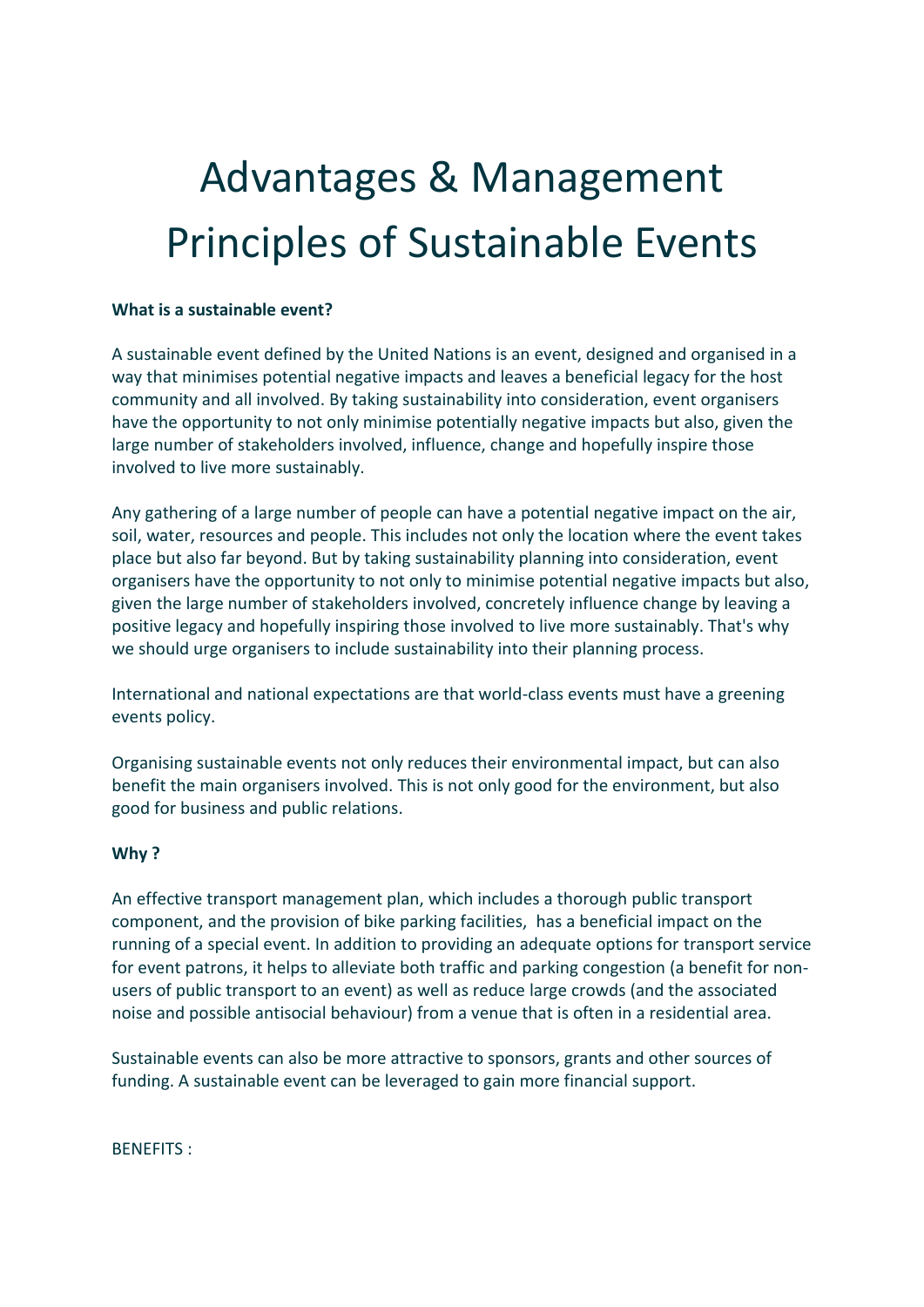## **Financial advantages**

Conserving energy, reducing waste, purchasing local products and simply consuming less – all can result in money saved. Despite a sometimes higher investment of resources (financial or human) to research new systems or invest in new tools, applying sustainability principles can bring immediate savings (e.g., by printing less material and having less waste to collect). They can also have long-term financial benefits, due to the more efficient use of resources and easier access to credit lines and sponsors.

Positive reputation and improved image

Promoting the fact that you are organising or hosting a sustainable event will raise the profile of the event, attract participants that are becoming increasingly aware of sustainability issues and potentially engage the media's attention. It may also be appreciated by the general public as well as partners and potential donors.

# **Social benefits**

If planned and implemented carefully, the event can provide benefits to the region by creating jobs, encouraging local investment, involving regional Small and Medium Enterprises (SME) and can promote better working conditions and social inclusion. It can also act as a catalyst for encouraging environmental and sustainable best practices across the region, as well as improving the relationship between the organiser and the local community.

# **Trigger innovation**

As an organiser of large, sustainable events, you drive the demand: your request for more sustainable products will both trigger as well as promote the development of innovative technologies and techniques, leading to a more efficient use of resources and the improvement of the delegate experience.

## **Raising awareness and inspiring change**

Your event is an excellent opportunity to raise awareness among your participants, staff and colleagues, service providers, the local community, the wider events community and the general public on the theme of sustainability and sustainable events. Leading by example, you motivate them to take responsible decisions and introduce environmental and social improvements into their own events and organisations.

## **Management principles of sustainable events**

Organising a sustainable event is a process that starts long before the event takes place and continues after its conclusion. If you decide to integrate sustainability into your event, make sure you start early and develop your strategy well in advance – any sustainably ambitious event might fail simply because of late planning.